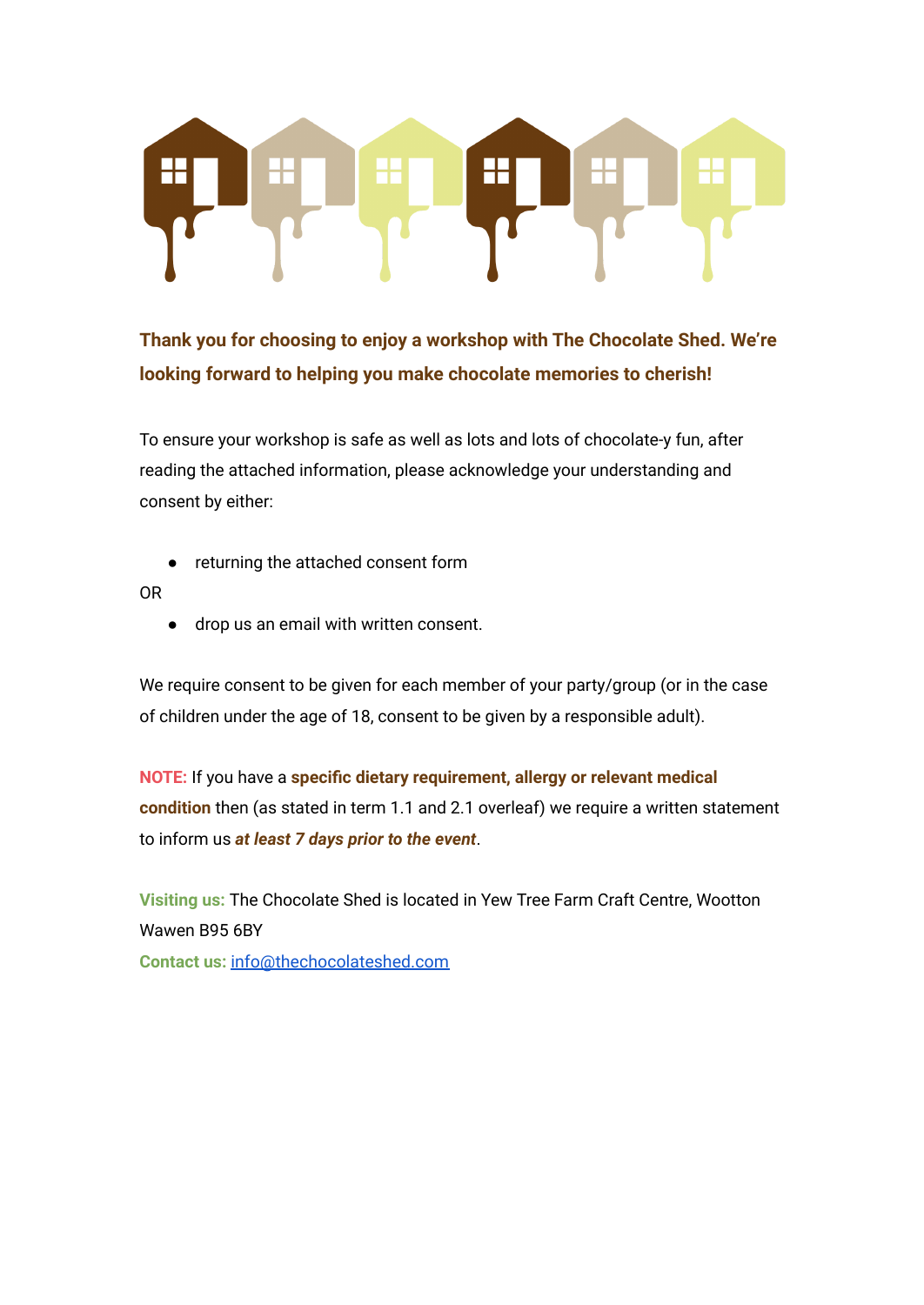

# **Terms & Conditions**

To help the workshop run smoothly, please read the following information which forms part of our agreement with you:

## **1. Allergens**

1.1. The workshop will take place in a venue where wheat, dairy, nuts and other allergens are used. **Please advise us of any allergies at least one week prior to the workshop taking place. Failure to do so may result in your being unable to take part in the activities.**

1.2. In the unlikely event that arrangements cannot be made we may request that the affected person does not attend, in which case a full refund will be given for that person.

1.3. Neither The Chocolate Shed ltd nor members of our team can be held liable for any consequences arising from an allergy of which we have not been notified in advance or where our advice has not been followed by you or members of your party.

## **2. Special dietary requirements**

- 2.1.Please also let us know at least seven days in advance if you are **vegetarian, vegan** (or for adult guests) if you avoid alcohol so that we may tailor workshop ingredients accordingly.
- **3. Illness**
	- 3.1.In accordance with commercial food safety legislation we regret that **any person who has shown symptoms of diarrhoea, vomiting or other infectious illness (including covid 19) in the 48 hours prior to the workshop event will be unable to attend** and if symptoms arise during the workshop will be asked to leave our premises.
	- 3.2.A full refund or alternative workshop space will be given for any affected person provided we are notified in advance and/or the person does not attend the workshop.

## **4. Disabilities**

4.1. Please inform us of any disabilities or limitations that any attendee may have so that we may work with you to make the workshop accessible, interactive and enjoyable for all attendees.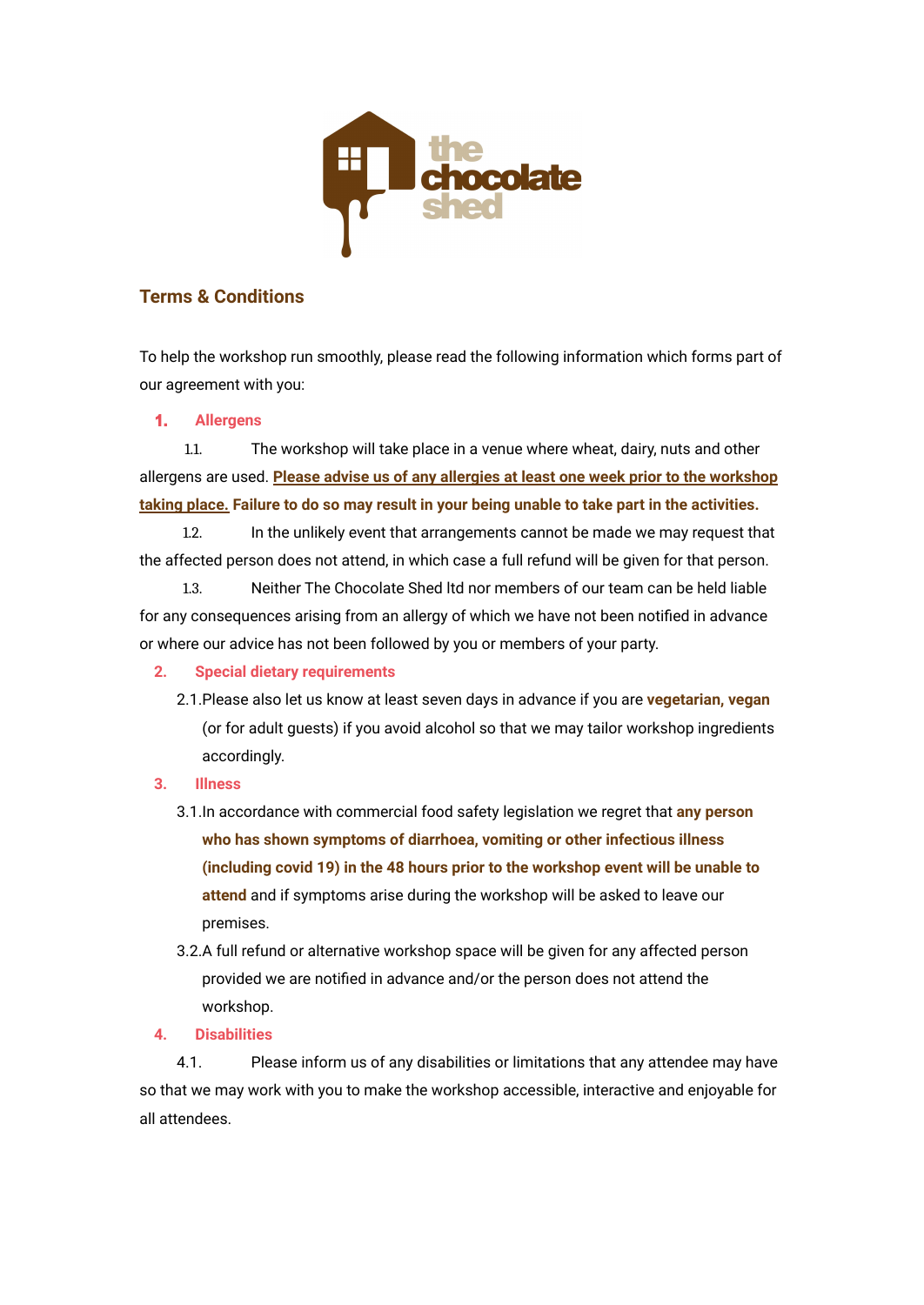#### **5. Disruption & breakages**

5.1.We reserve the right to refuse admission to any person we believe may be disruptive or who may pose a danger to themselves or others during the workshop. We reserve the right to charge for any breakages that may occur or any damage caused.

### **6. Parking**

- 6.1.If your workshop is taking place during the day, please park in the main car park which is located behind the courtyard – follow signs for 'Main Car Park'. If your workshop is taking place in the evening please park in the main courtyard.
- **7. Noise**
	- 7.1.As part of the courtyard shopping experience we have to be mindful of our neighbours. Please help us to do this by keeping the noise levels of any people in your group within a reasonable level.

#### **8. Data Protection**

- 8.1.As part of your booking we must collect certain information enabling us to progress and action your booking smoothly, settle queries and provide customer support. The details you provide to us are used to complete your workshop and the services that we or third parties provide to you. Our policies on information sharing and how we look after your data can be found on our website <http://www.thechocolateshed.com/tandcs.html> .
- 8.2.If you need more information or assistance regarding your personal information Sally Daniel is the Data Controller for the Chocolate Shed ltd. She can be contacted by email [info@thechocolateshed.com](mailto:info@thechocolateshed.com) or by post to The Chocolate Shed ltd, Yew Tree Farm Craft Centre, Wootton Wawen B95 6BY.

Please would you either:

- sign and return the slip attached to me OR
- send me an email to confirm that you (and your party if applicable) the other attendees have read and accept the above terms

#### **AND have advised of any allergies and dietary requirements**.

Thank you in advance, and we look forward to welcoming you all to The Chocolate Shed for your workshop.

Yours faithfully

The Chocolate Shed ltd